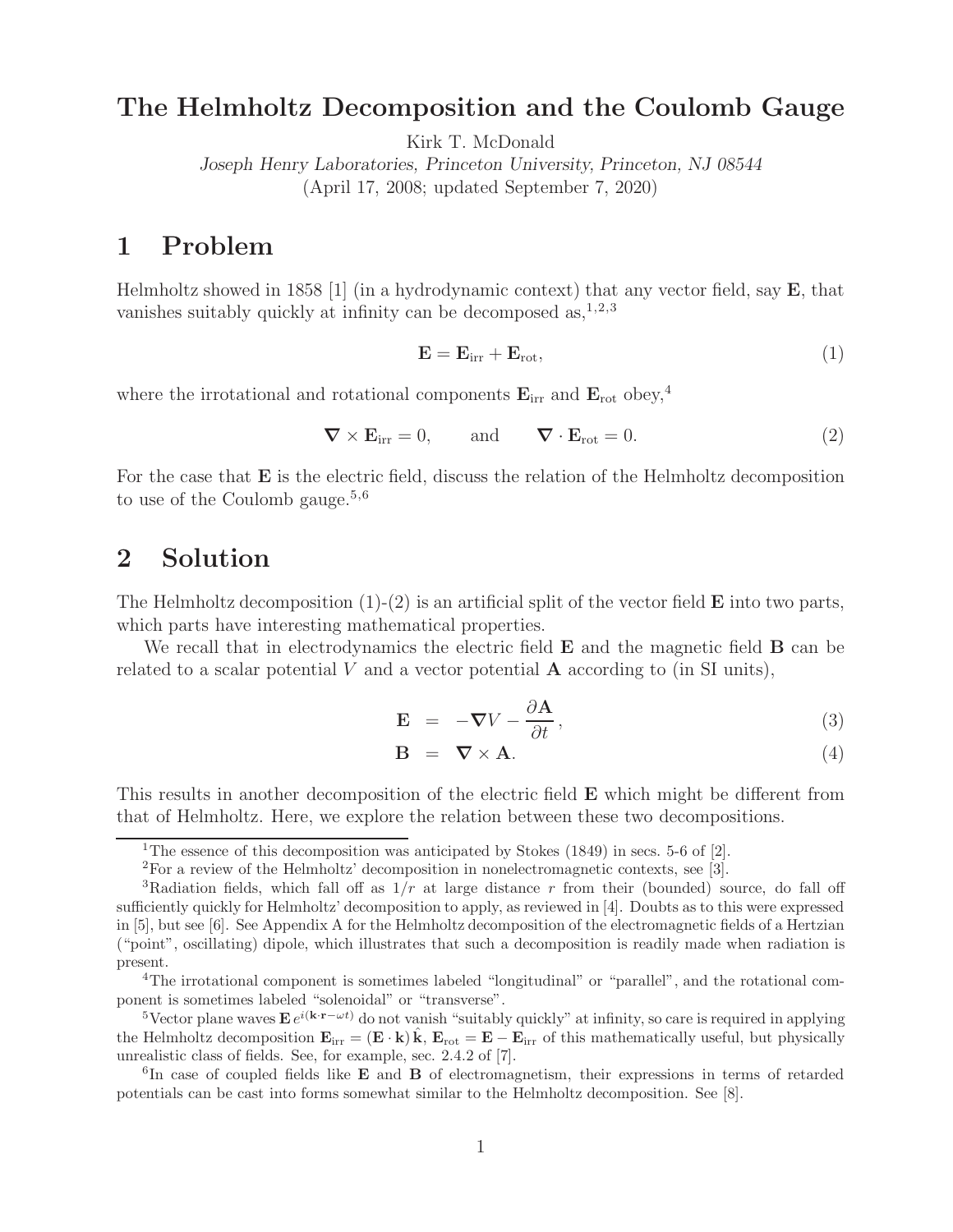We also recall that the potentials V and **A** are not unique, but can be redefined in a systematic way such that the fields **E** and **B** are invariant under such redefinition. A particular choice of the potentials is called a choice of gauge, and the relations (3)-(4) are said to be gauge invariant.<sup>7</sup>

Returning to Helmholtz' decomposition, we note that he also showed how,

$$
\mathbf{E}_{irr}(\mathbf{r}) = -\nabla \int \frac{\nabla' \cdot \mathbf{E}(\mathbf{r}')}{4\pi R} d\mathrm{Vol}', \quad \text{and} \quad \mathbf{E}_{rot}(\mathbf{r}) = \nabla \times \int \frac{\nabla' \times \mathbf{E}(\mathbf{r}')}{4\pi R} d\mathrm{Vol}', \quad (5)
$$

where  $\mathbf{R} = \mathbf{r} - \mathbf{r}'$ . Time does not appear in eq. (5), which indicates that the vector field  $\mathbf{E}$  at some point  $\mathbf r$  (and some time t) can be reconstructed from knowledge of its vector derivatives,  $\nabla \cdot \mathbf{E}$  and  $\nabla \times \mathbf{E}$ , over all space (at the same time t).<sup>8</sup> The main historical significance of the Helmholtz decomposition (1) and (5) was in showing that Maxwell's equations, which give prescriptions for the vector derivatives  $\nabla \cdot \mathbf{E}$  and  $\nabla \times \mathbf{E}$ , are mathematically sufficient to determine the field **E**. Since  $\nabla \cdot \mathbf{E} = \rho_{\text{total}}/\epsilon_0$  and  $\nabla \times \mathbf{E} = -\partial \mathbf{B}/\partial t$ , the fields  $\mathbf{E}_{irr}$  and  $\mathbf{E}_{rot}$ involve instantaneous action at a distance and should not be regarded as physically real. This illustrates how gauge invariance in necessary, but not sufficient, for electromagnetic fields to correspond to "reality".  $9,10,11$ 

On the other hand, if  $\nabla^2 \chi = 0$  everywhere, then the gauge transformation is  $\mathbf{A}_{irr} + \mathbf{A}_{rot} \to \mathbf{A}_{irr} + (\mathbf{A}_{rot} + \mathbf{A}_{rot})$  $\nabla \chi$ , which leaves the irrotational part of **A** unchanged.

<sup>8</sup>If the field **E** is known only within a finite volume V, bounded by a closed surface S, then the Helmholtz decomposition (1) and (5) becomes,

$$
\mathbf{E}_{irr}(\mathbf{r}) = -\nabla \left( \int_{V} \frac{\nabla' \cdot \mathbf{E}(\mathbf{r}')}{4\pi R} d\text{Vol}' + \int_{S} \frac{\hat{\mathbf{n}} \cdot \mathbf{E}(\mathbf{r}')}{4\pi R} d\text{Area}' \right),\tag{6}
$$

$$
\mathbf{E}_{\rm rot}(\mathbf{r}) = \nabla \times \left( \int_{V} \frac{\nabla' \times \mathbf{E}(\mathbf{r}')}{4\pi R} d\text{Vol}' + \int_{S} \frac{\hat{\mathbf{n}} \times \mathbf{E}(\mathbf{r}')}{4\pi R} d\text{Area}' \right),\tag{7}
$$

where  $\hat{\mathbf{n}}$  is the inward unit normal vector on the surface S. That is,

 $\mathbf{E} = -\nabla V$  only if  $\nabla \times \mathbf{E} = 0$  in V, and  $\hat{\mathbf{n}} \times \mathbf{E} = 0$  on S, (8)

$$
\mathbf{E} = \nabla \times \mathbf{A} \qquad \text{only if} \qquad \nabla \cdot \mathbf{E} = 0 \quad \text{in V, and} \quad \hat{\mathbf{n}} \cdot \mathbf{E} = 0 \quad \text{on S.} \tag{9}
$$

Neglect of the conditions on the surface S can lead to error, as remarked in [9]-[12].

<sup>9</sup>The forms (5) are not the only possible representations of  $\mathbf{E}_{irr}$  and  $\mathbf{E}_{rot}$ . For example, we could write,

$$
\mathbf{E}_{irr}(\mathbf{r}) = -\nabla \left[ \int \frac{\nabla' \cdot \mathbf{E}(\mathbf{r}')}{4\pi R} d\text{Vol}' + C \right], \quad \text{and} \quad \mathbf{E}_{rot}(\mathbf{r}) = \nabla \times \left[ \int \frac{\nabla' \times \mathbf{E}(\mathbf{r}')}{4\pi R} d\text{Vol}' + \nabla \chi \right], \quad (10)
$$

for any constant C and any differentiable scalar function  $\chi$ , without changing the values of  $\mathbf{E}_{irr}$  and  $\mathbf{E}_{rot}$ .

Also, since  $[\nabla' \cdot \mathbf{E}(\mathbf{r}')] / R = \nabla' \cdot [\mathbf{E}(\mathbf{r}')/R] + \nabla \cdot \mathbf{E}(\mathbf{r}')/R$  and  $[\nabla' \times \mathbf{E}(\mathbf{r}')]/R = \nabla' \times [\mathbf{E}(\mathbf{r}')/R] + \nabla \times \mathbf{E}(\mathbf{r}')/R$ (noting that  $\mathbf{\nabla}(1/R) = -\mathbf{R}/R^3 = -\mathbf{\nabla}'(1/R)$ ), if **E** falls off sufficiently quickly at large R we can rewrite **E**rot as,

$$
\mathbf{E}_{irr}(\mathbf{r}) = -\nabla \int \frac{\nabla \cdot \mathbf{E}(\mathbf{r}')}{4\pi R} d\text{Vol}', \qquad \mathbf{E}_{rot}(\mathbf{r}) = \nabla \times \nabla \times \int \frac{\mathbf{E}(\mathbf{r}')}{4\pi R} d\text{Vol}'. \tag{11}
$$

<sup>10</sup>See Appendix A for an application of the Helmholtz decomposition to Hertzian dipole radiation.

<sup>11</sup>The Helmholtz decomposition leads to interesting interpretations of the momentum and angular momentum associated with electromagnetic fields [7].

<sup>&</sup>lt;sup>7</sup>The gauge transformation  $\mathbf{A} \to \mathbf{A} + \nabla \chi$ ,  $V \to V - \partial \chi / \partial(ct)$ , leaves the fields **E** and **B** unchanged. A consequence of this is that when the vector potential is decomposed as  $\mathbf{A} = \mathbf{A}_{irr} + \mathbf{A}_{rot}$ , the rotational part is unchanged by transformations where  $\nabla^2 \chi \neq 0$ . That is, in such cases,  $\mathbf{A}_{irr} + \mathbf{A}_{rot} \rightarrow (\mathbf{A}_{irr} + \nabla \chi) + \mathbf{A}_{rot}$ , where the term in parenthesis is the irrotational part of the transformed vector potential, so the rotational part, **A**rot, is unchanged by the gauge transformation.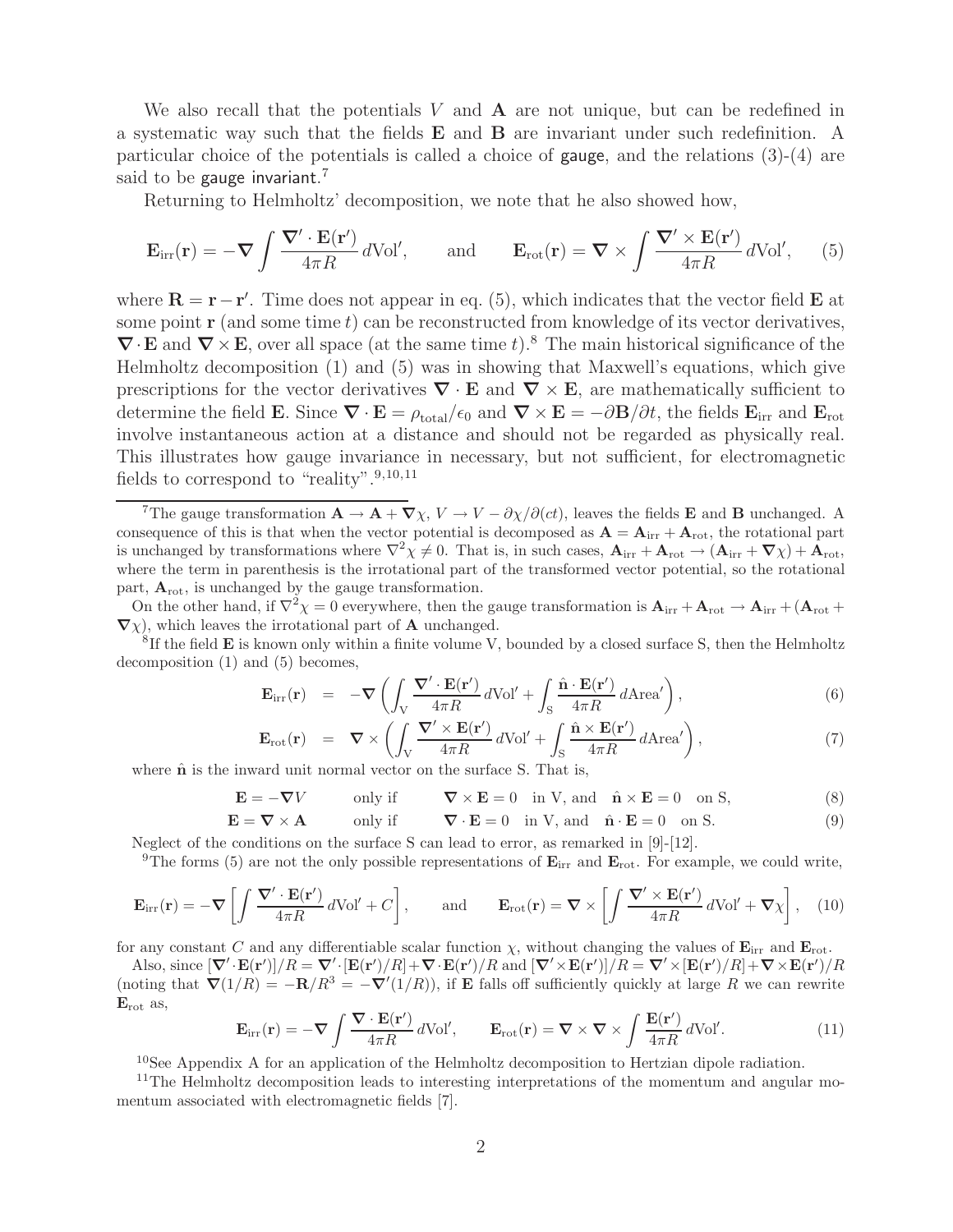The Helmholtz decomposition (1) and (5) can be rewritten as,

$$
\mathbf{E} = -\nabla V + \nabla \times \mathbf{F},\tag{12}
$$

where,

$$
V(\mathbf{r}) = \int \frac{\nabla' \cdot \mathbf{E}(\mathbf{r}')}{4\pi R} d\text{Vol}', \quad \text{and} \quad \mathbf{F}(\mathbf{r}) = \int \frac{\nabla' \times \mathbf{E}(\mathbf{r}')}{4\pi R} d\text{Vol}'. \tag{13}
$$

It is consistent with usual nomenclature to call V a scalar potential and **F** a vector potential. That is, Helmholtz decomposition lends itself to an interpretation of fields as related to derivatives of potentials.

When the vector field **E** is the electric field, it also obeys Maxwell's equations, two of which are (in SI units and for media where the permittivity is  $\epsilon_0$ ),

$$
\nabla \cdot \mathbf{E} = \frac{\rho}{\epsilon_0}, \quad \text{and} \quad \nabla \times \mathbf{E} = -\frac{\partial \mathbf{B}}{\partial t}, \tag{14}
$$

where  $\rho$  is the electric charge density and **B** is the magnetic field.

If we insert these physics relations into eq. (13), we find,

$$
V(\mathbf{r}) = \int \frac{\rho(\mathbf{r}')}{4\pi\epsilon_0 R} d\text{Vol}',\tag{15}
$$

$$
\mathbf{F}(\mathbf{r}) = -\frac{\partial}{\partial t} \int \frac{\mathbf{B}(\mathbf{r}')}{4\pi R} d\text{Vol}'. \qquad (16)
$$

The scalar potential (15) is calculated from the instantaneous charge density, which is exactly the prescription  $(44)$  of the Coulomb gauge. That is, Helmholtz + Maxwell implies use of the Coulomb-gauge prescription for the scalar potential.

However, eq. (16) for the vector potential **F** does not appear to be that of the usual procedures associated with the Coulomb gauge. Comparing eqs. (12)-(13) and (16), we see that we can introduce another vector potential **A** which obeys,

$$
\nabla \times \mathbf{F} = -\frac{\partial \mathbf{A}}{\partial t},\qquad(17)
$$

such that,

$$
\mathbf{A}(\mathbf{r}) = \nabla \times \int \frac{\mathbf{B}(\mathbf{r}')}{4\pi R} d\text{Vol}',\tag{18}
$$

and,

$$
\mathbf{E} = -\nabla V - \frac{\partial \mathbf{A}}{\partial t},\tag{3}
$$

which is the usual way the electric field is related to a scalar potential  $V$  and a vector potential **A**. Note also that eq. (18) obeys the Coulomb gauge condition (40) that  $\nabla \cdot \mathbf{A} = 0^{12}$ 

**Thus, the Helmholtz decomposition (1) and (5) of the electric field E is equivalent to the decomposition (3) in terms of a scalar and a vector potential, provided those potentials are calculated in the Coulomb gauge.**<sup>13</sup>

 $12$ See, for example, sec. 3 of [13].

<sup>&</sup>lt;sup>13</sup>The fields  $\mathbf{E}_{irr} = -\nabla V - \partial \mathbf{A}_{irr}/\partial(ct)$  and  $\mathbf{E}_{rot} = -\partial \mathbf{A}_{rot}/\partial(ct)$  can be deduced from scalar potential V and vector potential  $\mathbf{A} = \mathbf{A}_{irr} + \mathbf{A}_{rot}$  in any gauge, but only in the Coulomb gauge is  $\mathbf{A}_{irr}^{(C)} = 0$  such that the Helmholtz decomposition has the simple form  $\mathbf{E}_{irr} = -\nabla V^{(C)}$  and  $\mathbf{E}_{rot} = -\partial \mathbf{A}^{(C)}/\partial t$ .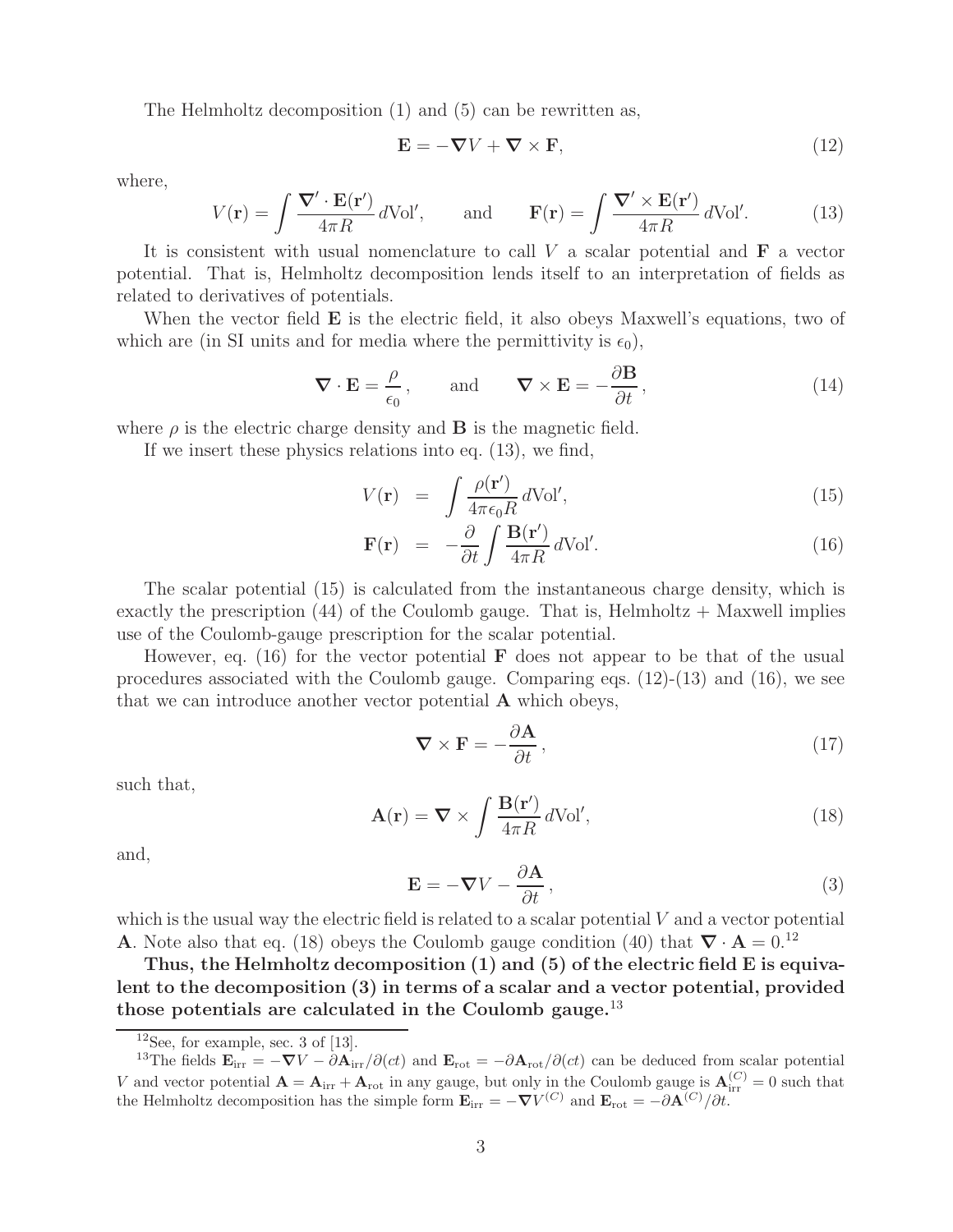Using various vector calculus identities, we have,

$$
\mathbf{A}(\mathbf{r}) = \nabla \times \int \frac{\mathbf{B}(\mathbf{r}')}{4\pi R} d\text{Vol}' = \int \nabla \frac{1}{R} \times \frac{\mathbf{B}(\mathbf{r}')}{4\pi} d\text{Vol}' = -\int \nabla' \frac{1}{R} \times \frac{\mathbf{B}(\mathbf{r}')}{4\pi} d\text{Vol}'
$$
\n
$$
= \int \frac{\nabla' \times \mathbf{B}(\mathbf{r}')}{4\pi R} d\text{Vol}' + \int \nabla' \times \frac{\mathbf{B}(\mathbf{r}')}{4\pi R} d\text{Vol}'
$$
\n
$$
= \int \frac{\nabla' \times \mathbf{B}(\mathbf{r}')}{4\pi R} d\text{Vol}' - \oint d\text{Area}' \times \frac{\mathbf{B}(\mathbf{r}')}{4\pi R} = \int \frac{\nabla' \times \mathbf{B}(\mathbf{r}')}{4\pi R} d\text{Vol}', \qquad (19)
$$

provided **B** vanishes sufficiently quickly at infinity. In view of the Maxwell equation  $\nabla \cdot \mathbf{B} = 0$ , we recognize eq. (19) as the Helmholtz decomposition  $\mathbf{B} = \nabla \times \mathbf{A}$  for the magnetic field.<sup>14</sup>

We can go further by invoking the Maxwell equation,

$$
\nabla \times \mathbf{B} = \mu_0 \mathbf{J} + \frac{1}{c^2} \frac{\partial \mathbf{E}}{\partial t},
$$
\n(23)

where **J** is the current density vector, the medium is assumed to have permeability  $\mu_0$ , and  $c$  is the speed of light, so that,

$$
\mathbf{A}(\mathbf{r}) = \frac{\mu_0}{4\pi} \int \frac{\mathbf{J}(\mathbf{r}')}{R} d\mathrm{Vol}' + \frac{\partial}{\partial t} \int \frac{\mathbf{E}(\mathbf{r}')}{4\pi c^2 R} d\mathrm{Vol}'. \tag{24}
$$

This is not a useful prescription for calculation of the vector potential, because the second term of eq. (24) requires us to know  $\mathbf{E}(\mathbf{r}')/c^2$  to be able to calculate  $\mathbf{E}(\mathbf{r})$ .<sup>15</sup> But,  $c^2$  is a big number, so  $\mathbf{E}/c^2$  is only a "small" correction, and perhaps can be ignored.<sup>16</sup> If we do so,

 $14$ We can verify the consistency of eqs. (18) and (19) by taking the curl of the latter. For this, we note that,

$$
\nabla \times \frac{\nabla' \times \mathbf{B}(\mathbf{r}')}{4\pi R} = -(\nabla' \times \mathbf{B}(\mathbf{r}')) \times \nabla \left(\frac{1}{4\pi R}\right) = (\nabla' \times \mathbf{B}(\mathbf{r}')) \times \nabla' \left(\frac{1}{4\pi R}\right). \tag{20}
$$

The i-component of this is,

$$
\epsilon_{i,j,k}\epsilon_{jlm}(\partial_l'B_m)\partial_k'(1/4\pi R) = \delta_{lm}^{ki}(\partial_l'B_m)\partial_k'(1/4\pi R) = (\partial_k'B_i)\partial_k'(1/4\pi R) - (\partial_i'B_k)\partial_k'(1/4\pi R)
$$
  
\n
$$
= \partial_k'[B_i\partial_k'(1/4\pi R)] - B_i\nabla'^2(1/4\pi R) - \partial_k'[(1/4\pi R)\partial_i'B_k] + (1/4\pi R)\partial_i'\nabla' \cdot \mathbf{B}
$$
  
\n
$$
= B_i(\mathbf{r}')\delta^3(\mathbf{r} - \mathbf{r}') + \partial_k'[B_i\partial_k(1/4\pi R) - (1/4\pi R)\partial_i'B_k].
$$
\n(21)

The volume integral of this gives  $B(r)$  plus a surface integral that vanishes if the magnetic field falls off sufficiently quickly at large distances. That is,  $\nabla \times \mathbf{A} = \mathbf{B}$  for the vector potentials given by eqs. (18) and (19).

We could also proceed by taking the curl of eq.  $(18)$ , noting that,

$$
\nabla \times \left( \nabla \times \frac{\mathbf{B}(\mathbf{r}')}{4\pi R} \right) = \nabla \left( \nabla \cdot \frac{\mathbf{B}(\mathbf{r}')}{4\pi R} \right) - \mathbf{B}(\mathbf{r}') \nabla^2 \left( \frac{1}{4\pi R} \right) = \nabla \left( \nabla \cdot \frac{\mathbf{B}(\mathbf{r}')}{4\pi R} \right) + \mathbf{B}(\mathbf{r}') \delta^3 (\mathbf{r} - \mathbf{r}'). \tag{22}
$$

Then, integrating this over  $dVol'$  gives  $B(r)$  plus a surface integral that vanishes for magnetic fields that fall off sufficiently quickly at large distances. So, again we find that  $\nabla \times \mathbf{A} = \mathbf{B}$ .

*This footnote is due to Vladimir Hnizdo. See also [14].*

<sup>15</sup>Using the Helmholtz decomposition for **E** in eq. (24) permits us to proceed without knowing **E**, provided we know the charge density  $\rho$  and the time derivative  $\partial \mathbf{B}/\partial t$ , which is no improvement conceptually.

 $16$ See [15] for an argument that the second integral of eq. (24) vanishes in the quasistatic approximation.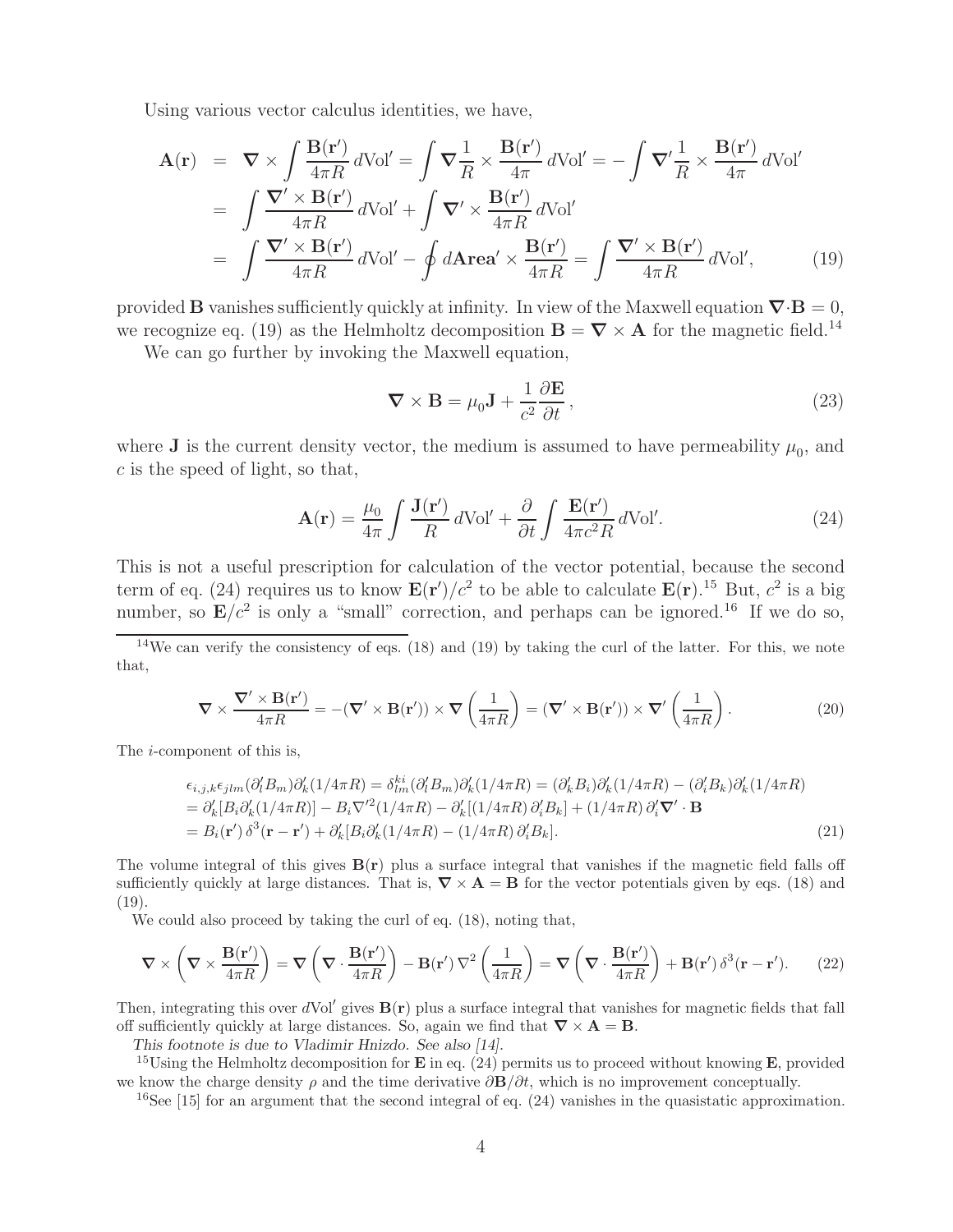then,

$$
\mathbf{A}(\mathbf{r}) = \frac{\mu_0}{4\pi} \int \frac{\mathbf{J}(\mathbf{r}')}{R} d\text{Vol}',\tag{25}
$$

which is the usual instantaneous prescription for the vector potential due to **steady** currents. Thus, it appears that practical use of the Helmholtz decomposition + Maxwell's equations is largely limited to quasistatic situations, where eqs. (15) and (25) are sufficiently accurate.<sup>17</sup>

Of course, we exclude wave propagation and radiation in this approximation. We can include radiation and wave propagation if we now invoke the usual prescription, eqs. (46)-(47) of Appendix B, for the vector potential in the Coulomb gauge. However, this prescription does not follow very readily from the Helmholtz decomposition, which is an instantaneous calculation.

*Note that in the case of practical interest when the time dependence of the charges and currents is purely sinusoidal at angular frequency*  $\omega$ *, <i>i.e.*,  $e^{-i\omega t}$ *, the Lorenz gauge condition [17] (39) becomes,*

$$
V = -\frac{ic}{k}\nabla \cdot \mathbf{A}.\tag{26}
$$

*In this case it suffices to calculate only the vector potential* **A***, and then deduce the scalar potential*  $V$ *, as well as the fields*  $E$  *and*  $B$ *, from*  $A$ *.* 

*However, neither the Coulomb gauge condition ∇*·**A** = 0 *nor the Lorenz gauge condition (39) suffices, in general, for a prescription in which only the scalar potential* V *is calculated, and then* **A***,* **E** *and* **B** *are deduced from this. Recall that the Helmholtz decomposition tells us how the vector field* **A** *can be reconstructed from knowledge of both*  $\nabla \cdot$  **A** *and*  $\nabla \times$  **A***. The gauge conditions tell us only ∇* · **A***, and we lack a prescription for ∇* × **A** *in terms of* V *.*

*[In 1 dimension,*  $\nabla \times \mathbf{A} = 0$ , so in 1-dimensional problems we can deduce everything *from the scalar potential* V *plus the gauge condition.*<sup>18</sup> *But life in 3 dimensions is more complicated!]*

# **A Appendix: Helmholtz Decomposition of Hertzian Dipole Radiation**

The electric and magnetic fields of an ideal, point Hertzian electric dipole can be written (in Gaussian units) as,

$$
\mathbf{E} = k^2 p(\hat{\mathbf{r}} \times \hat{\mathbf{p}}) \times \hat{\mathbf{r}} \frac{\cos(kr - \omega t)}{r} + p[3(\hat{\mathbf{p}} \cdot \hat{\mathbf{r}}) \hat{\mathbf{r}} - \hat{\mathbf{p}}] \left[ \frac{\cos(kr - \omega t)}{r^3} + \frac{k \sin(kr - \omega t)}{r^2} \right], \tag{27}
$$

$$
\mathbf{B} = \mathbf{B}_{\rm rot} = k^2 p(\hat{\mathbf{r}} \times \hat{\mathbf{p}}) \left[ \frac{\cos(kr - \omega t)}{r} - \frac{\sin(kr - \omega t)}{kr^2} \right],\tag{28}
$$

<sup>17</sup>A version of Helmholtz' theorem in which the integrands involve retarded quantities has been given in [16], especially sec. 4.

 $18$ For additional discussion of electrodynamics in one spatial dimension, see [20].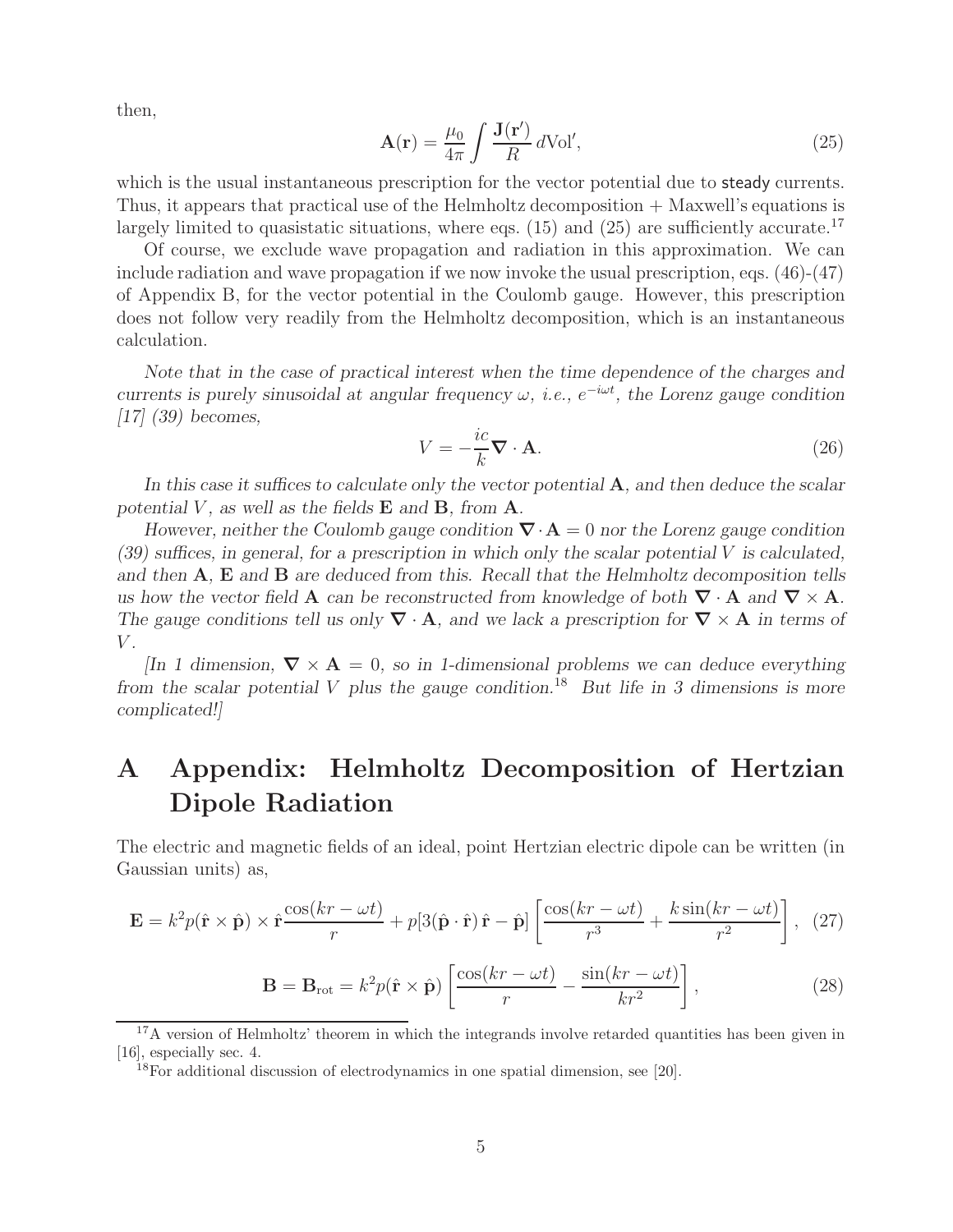where  $\hat{\mathbf{r}} = \mathbf{r}/r$  is the unit vector from the center of the dipole to the observer,  $\mathbf{p} = p \cos \omega t \hat{\mathbf{p}}$ is the electric dipole moment vector,  $\omega = 2\pi f$  is the angular frequency,  $k = \omega/c = 2\pi/\lambda$  is the wave number and  $c$  is the speed of light [21, 22].

The irrotational part of the electric field is the instantaneous field of the electric dipole,

$$
\mathbf{E}_{irr} = p[3(\hat{\mathbf{p}} \cdot \hat{\mathbf{r}})\hat{\mathbf{r}} - \hat{\mathbf{p}}] \frac{\cos \omega t}{r^3}.
$$
 (29)

Thus, the rotational part of the electric field is,

$$
\mathbf{E}_{\rm rot} = \mathbf{E} - \mathbf{E}_{\rm irr} = k^2 p(\hat{\mathbf{r}} \times \hat{\mathbf{p}}) \times \hat{\mathbf{r}} \frac{\cos(kr - \omega t)}{r} + p[3(\hat{\mathbf{p}} \cdot \hat{\mathbf{r}}) \hat{\mathbf{r}} - \hat{\mathbf{p}}] \left[ \frac{\cos(kr - \omega t) - \cos \omega t}{r^3} + \frac{k \sin(kr - \omega t)}{r^2} \right]. \tag{30}
$$

Both fields **E**irr and **E**rot have instantaneous terms.

The flow of energy in the electromagnetic field is described by the Poynting vector **S**, so the Helmholtz decomposition leads us to write,

$$
\mathbf{S} = \mathbf{S}_1 + \mathbf{S}_2 = \frac{c}{4\pi} \mathbf{E}_{irr} \times \mathbf{B}_{rot} + \frac{c}{4\pi} \mathbf{E}_{rot} \times \mathbf{B}_{rot}.
$$
 (31)

Using eqs.  $(28)-(29)$ , we have that,

$$
\mathbf{S}_1 = \frac{ck^2p^2}{4\pi} [(3\cos^2\theta - 1)\hat{\mathbf{r}} - 2\cos\theta\hat{\mathbf{p}}] \cos\omega t \left[ \frac{\cos(kr - \omega t)}{r^4} - \frac{\sin(kr - \omega t)}{kr^5} \right],\tag{32}
$$

where  $\theta$  is the angle between vectors **r** and **p**. Similarly,

$$
\mathbf{S}_{2} = \frac{c}{4\pi} \left\{ k^{4} p^{2} \sin^{2} \theta \hat{\mathbf{r}} \left[ \frac{\cos^{2}(kr - \omega t)}{r^{2}} - \frac{\cos(kr - \omega t) \sin(kr - \omega t)}{kr^{3}} \right] + k^{2} p^{2} [(3 \cos^{2} \theta - 1) \hat{\mathbf{r}} - 2 \cos \theta \hat{\mathbf{p}}] \left[ \frac{\cos^{2}(kr - \omega t) - \sin^{2}(kr - \omega t)}{r^{4}} \right] + \cos(kr - \omega t) \sin(kr - \omega t) \left( \frac{k}{r^{3}} - \frac{1}{kr^{5}} \right) - \cos \omega t \left( \frac{\cos(kr - \omega t)}{r^{4}} - \frac{\sin(kr - \omega t)}{kr^{5}} \right) \right\}.
$$
 (33)

Neither  $S_1$  nor  $S_2$  describes the flow of energy at an identifiable speed, so the Helmholtz decomposition, which is based on present source terms, does not seem well suited to a general characterization of the flow of energy in electromagnetic fields.

We can restrict our attention to the region very close to the source, where  $kr \ll 1$  and we have,

$$
\mathbf{S}_1(kr \ll 1) = \frac{ck^2p^2}{4\pi} [(3\cos^2\theta - 1)\hat{\mathbf{r}} - 2\cos\theta \hat{\mathbf{p}}] \left( \frac{\cos^2\omega t}{r^4} + \frac{\cos\omega t \sin\omega t}{kr^5} \right), \quad (34)
$$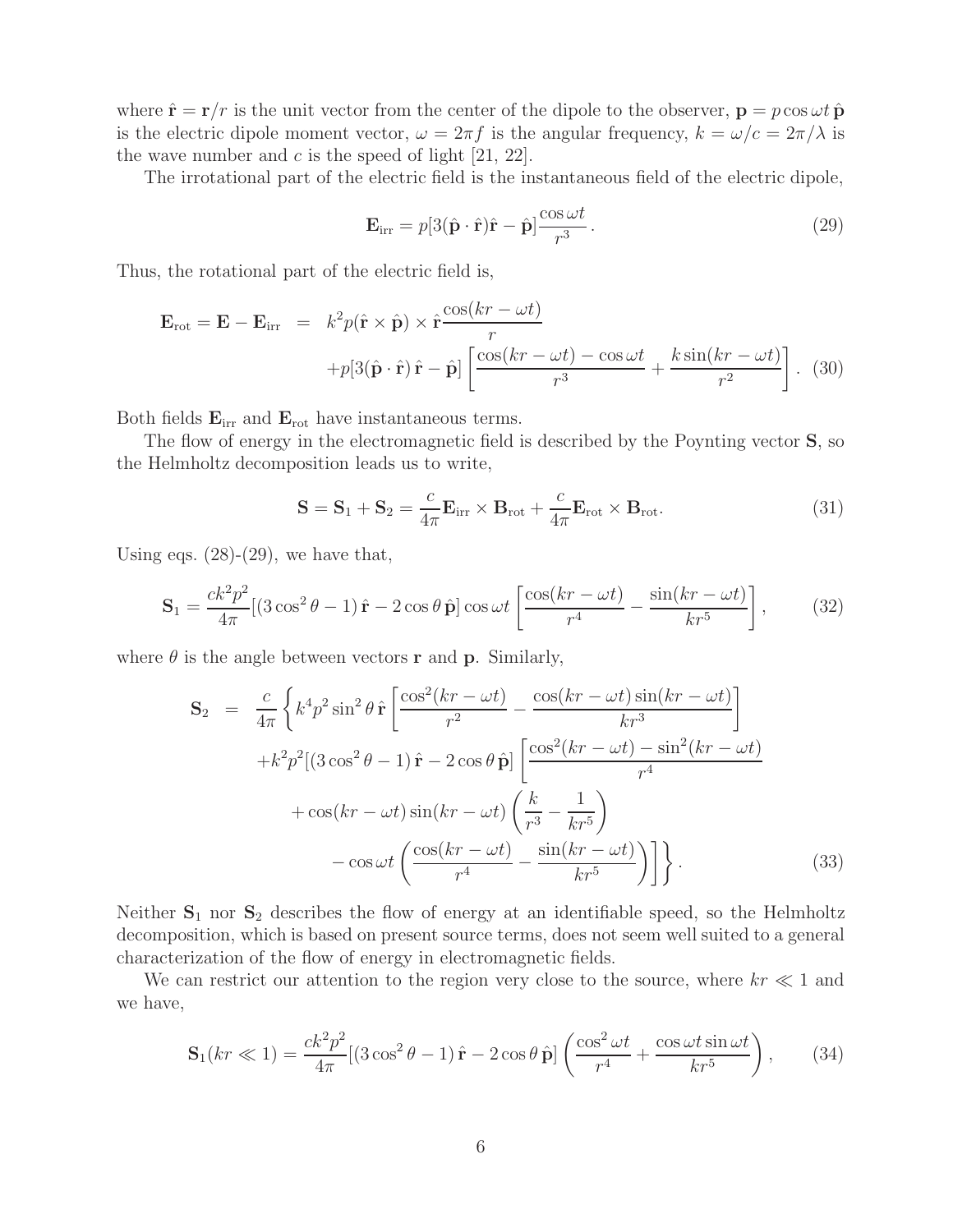and,

$$
\mathbf{S}_2(kr \ll 1) = \frac{c}{4\pi} \left[ k^4 p^2 \sin^2 \theta \, \hat{\mathbf{r}} \left( \frac{\cos^2 \omega t}{r^2} + \frac{\cos \omega t \sin \omega t}{kr^3} \right) + k^2 p^2 \left[ (3\cos^2 \theta - 1) \, \hat{\mathbf{r}} - 2\cos \theta \, \hat{\mathbf{p}} \right] \left( \frac{k \cos \omega t \sin \omega t}{r^3} - \frac{\sin^2 \omega t}{r^4} \right) \right]. \tag{35}
$$

Here, the separation of the total Poynting vector  $S$  into  $S_1$  and  $S_2$  is cleaner than for large kr, but, to this author, this separation is still not associated with any crisp physical insight.

We can also consider only the time average of eqs.  $(32)$ - $(33)$ ,

$$
\langle \mathbf{S}_1 \rangle = \frac{ck^2 p^2}{8\pi} [(3\cos^2\theta - 1)\,\hat{\mathbf{r}} - 2\cos\theta\,\hat{\mathbf{p}}] \left( \frac{\cos kr}{r^4} - \frac{\sin kr}{kr^5} \right),\tag{36}
$$

and,

$$
\langle \mathbf{S}_2 \rangle = \frac{c}{8\pi} \frac{k^4 p^2 \sin^2 \theta}{r^2} \hat{\mathbf{r}} - \langle \mathbf{S}_1 \rangle. \tag{37}
$$

Again, there seems to be little physical insight associated with this decomposition.

## **B Appendix: Coulomb Gauge**

The relations (in SI units),

$$
\mathbf{E} = -\nabla V - \frac{\partial \mathbf{A}}{\partial t}, \quad \text{and} \quad \mathbf{B} = \nabla \times \mathbf{A}
$$
 (38)

between the electric and magnetic fields **E** and **B** and the potentials V and **A** permits various conventions (gauges) for the potentials. According to Helmholtz, the vector potential is determined by its curl,  $\nabla \times \mathbf{A} = \mathbf{B}$ , and by its divergence,  $\nabla \cdot \mathbf{A}$ . So, to complete the determination of **A**, given **B**, we must specify its divergence, which latter is called the gauge condition.

One popular choice is the Lorenz gauge [17],

$$
\nabla \cdot \mathbf{A} = -\frac{1}{c^2} \frac{\partial V}{\partial t} \qquad \text{(Lorenz)}.
$$
 (39)

In situations with steady charge and current distributions (electrostatics and magnetostatics),  $\partial V/\partial t = 0$ , so the condition (39) reduces to,

$$
\nabla \cdot \mathbf{A} = 0 \qquad \text{(Coulomb)}.
$$
 (40)

Even in time-dependent situations it is possible to define the vector potential to obey eq. (40), which has come to be called the **Coulomb** gauge condition.

Using eq. (38) together with the Maxwell equation  $\nabla \cdot \mathbf{E} = \rho/\epsilon_0$  leads to,

$$
\nabla^2 V + \frac{\partial}{\partial t} \nabla \cdot \mathbf{A} = -\frac{\rho}{\epsilon_0},\tag{41}
$$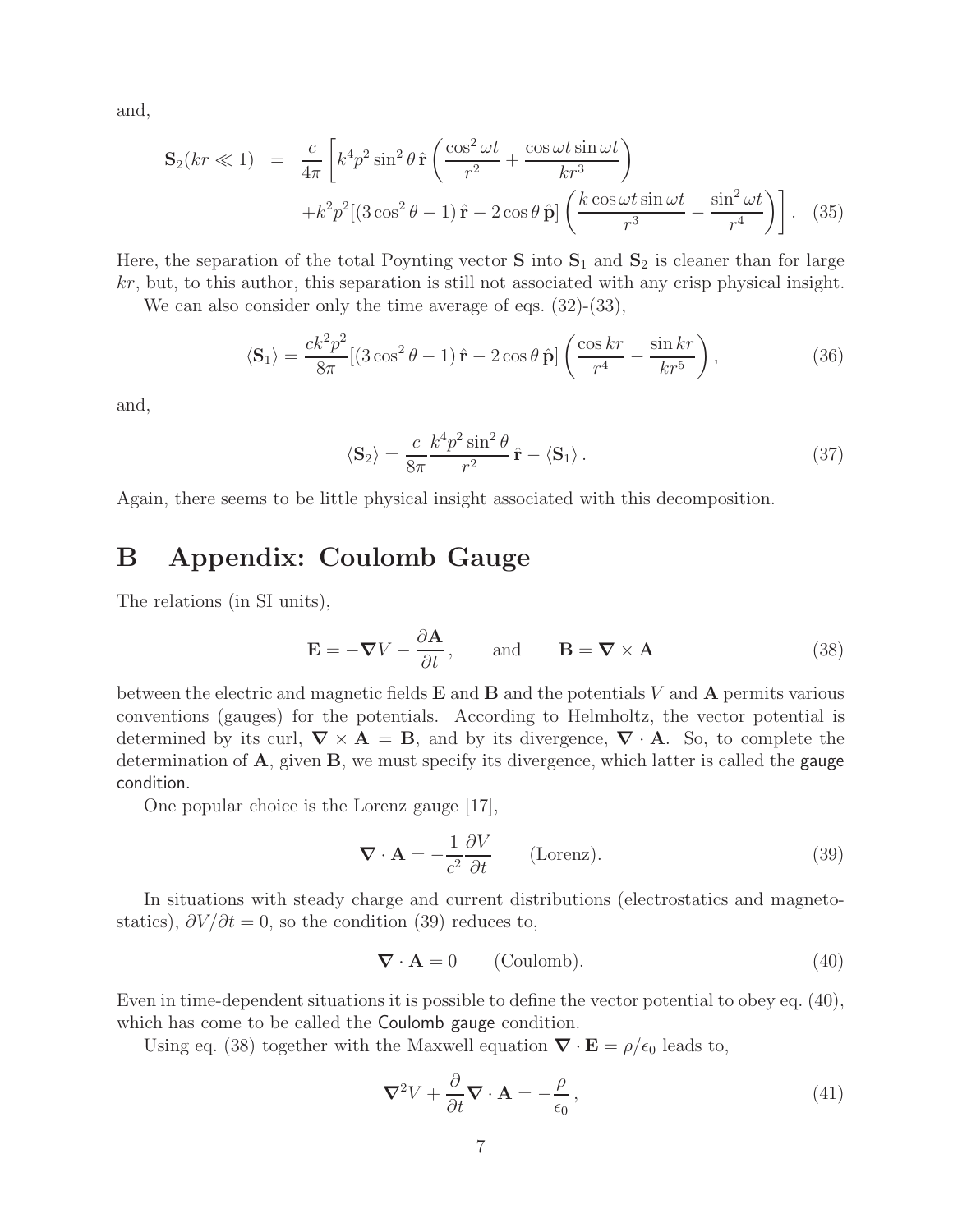and the Maxwell equation  $\nabla \times \mathbf{B} = \mu_0 \mathbf{J} + \partial \mathbf{E}/\partial c^2 t$  leads to,

$$
\nabla^2 \mathbf{A} - \frac{1}{c^2} \frac{\partial^2 \mathbf{A}}{\partial t^2} = -\mu_0 \mathbf{J} + \nabla \left( \nabla \cdot \mathbf{A} + \frac{1}{c^2} \frac{\partial V}{\partial t} \right).
$$
 (42)

Thus, in the Coulomb gauge (40), eq. (41) becomes Poisson's equation,

$$
\nabla^2 V^{(\mathcal{C})} = -\frac{\rho}{\epsilon_0},\tag{43}
$$

which has the formal solution,

$$
V^{(C)}(\mathbf{r},t) = \frac{1}{4\pi\epsilon_0} \int \frac{\rho(\mathbf{r}',t)}{R} d\text{Vol}' \qquad \text{(Coulomb)},\tag{44}
$$

where  $R = |\mathbf{r} - \mathbf{r}'|$ , in which changes in the charge distribution  $\rho$  instantaneously affect the potential  $V$  at any distance.<sup>19</sup>

For completeness, a formal solution for the vector potential in the Coulomb gauge follows from eq. (42) with  $\nabla \cdot \mathbf{A} = 0$ ,

$$
\nabla^2 \mathbf{A}^{(C)} - \frac{1}{c^2} \frac{\partial^2 \mathbf{A}^{(C)}}{\partial t^2} = -\mu_0 \mathbf{J} + \epsilon_0 \mu_0 \frac{\partial \nabla V^{(C)}}{\partial t} \equiv -\mu_0 \tilde{\mathbf{J}},\tag{45}
$$

using the method of retarded potentials  $[17, 18, 19]$ ,<sup>20</sup>

$$
\mathbf{A}^{(C)}(\mathbf{r},t) = \frac{\mu_0}{4\pi} \int \frac{\tilde{\mathbf{J}}(\mathbf{r}',t'=t-R/c)}{R} d\text{Vol}'. \tag{46}
$$

The vector  $\tilde{J}$  can be re-expressed using a Helmholtz decomposition of the current density  $J = J<sub>irr</sub> + J<sub>rot</sub>$ . Then, recalling eq. (5), the continuity equation  $\nabla \cdot J + \partial \rho / \partial t = 0$ , and eq. (44),

$$
\mathbf{J}_{irr}(\mathbf{r},t) = -\nabla \int \frac{\nabla' \cdot \mathbf{J}(\mathbf{r}',t)}{4\pi R} d\text{Vol}' = \nabla \int \frac{\partial \rho(\mathbf{r}',t)}{\partial t} \frac{d\text{Vol}'}{4\pi R} = \epsilon_0 \frac{\partial \nabla V^{(\text{C})}(\mathbf{r},t)}{\partial t}, \quad (47)
$$

and we see from eqs. (11) and (45) that,

$$
\tilde{\mathbf{J}} = \mathbf{J}_{\rm rot}(\mathbf{r}, t) = \nabla \times \nabla \times \int \frac{\mathbf{J}(\mathbf{r}', t)}{4\pi R} d\text{Vol}' = \mathbf{J} - \mathbf{J}_{\rm irr} = \mathbf{J} - \epsilon_0 \frac{\partial \nabla V^{(\rm C)}(\mathbf{r}, t)}{\partial t}, \quad (48)
$$

which is called the transverse current in [24]. Note that  $J_{irr}$  and  $J_{rot}$  are nonzero throughout all space (except perhaps on certain curves and surfaces) if **J** is nonzero anywhere.

While the Coulomb-gauge vector potential (46) would appear to propagate (in vacuum) with the speed of light, this is not so in general, as illustrated by the case of a Hertzian electric

 $19$ It is possible to choose gauges for the electromagnetic potentials such that some of their components appear to propagate at any specified velocity  $v$  [24, 25, 26]. One can also choose that the scalar potential be zero [27], or have no time dependence [28] such that all time dependence of the electric field is associated with that of the vector potential.

 $^{20}$ For a static current density, eq. (46) reduces to eq. (25).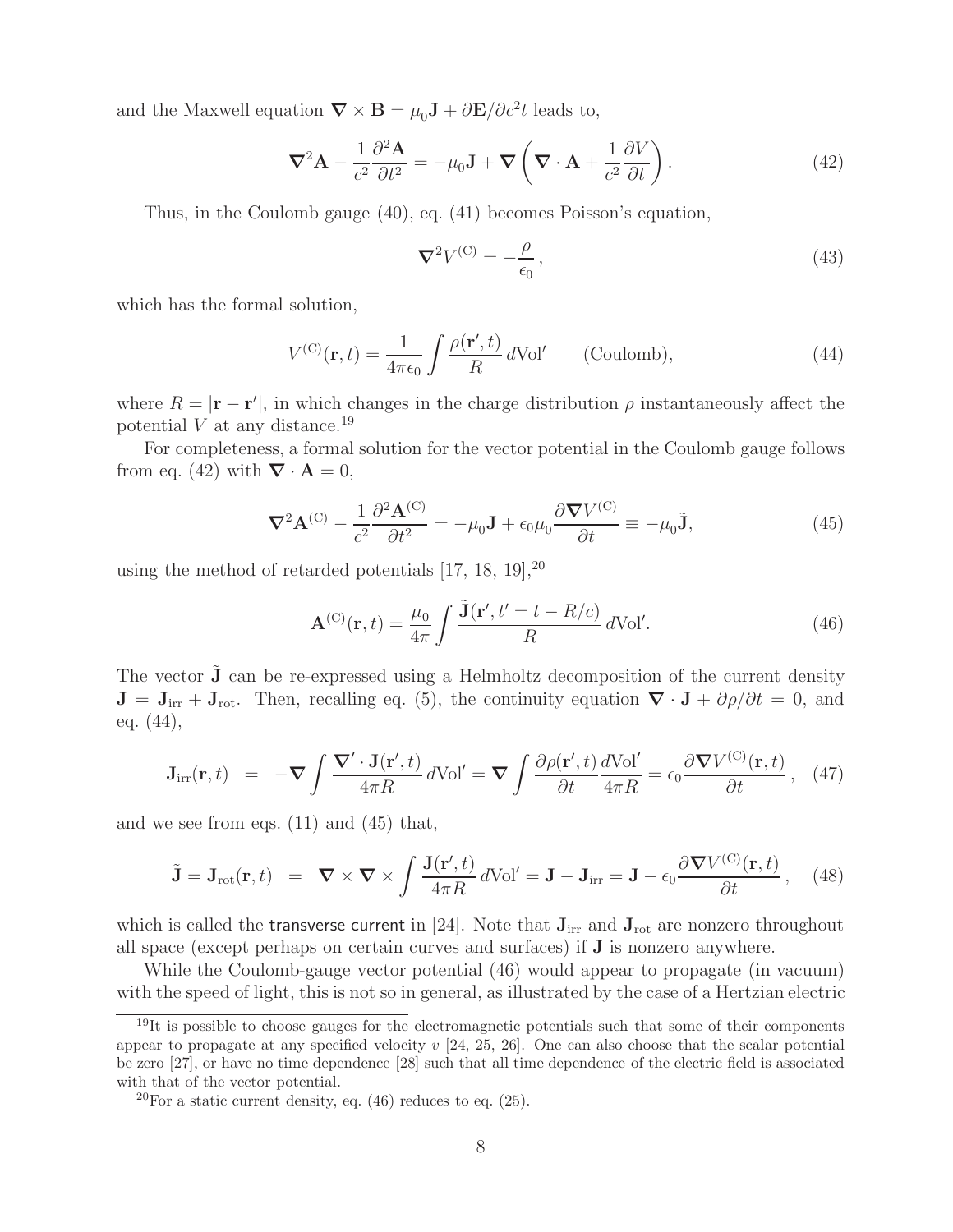dipole, reviewed in Appendix B of [27]. And, the part of the electric field, <sup>−</sup>∂**A**(C)/∂t, derived from it has pieces that propagate instantaneously, as needed to cancel the instantaneous behavior of the part,  $-\nabla V^{(C)}$ , derived from the Coulomb-gauge scalar potential (44). For additional discussion, see, for example, [29]-[32].

*Unless the geometry of the problem is such that the rotation current density*  $J_{\text{rot}}$  *is easy to calculate, use of the Coulomb gauge is technically messier than the use of the Lorenz gauge, in which case the (retarded) potentials are given by the* retarded potentials*,*

$$
V^{(\mathcal{L})}(\mathbf{r},t) = \frac{1}{4\pi\epsilon_0} \int \frac{\rho(\mathbf{r}',t'=t-R/c)}{R} d\text{Vol}' \qquad \text{(Lorenz)},\tag{49}
$$

$$
\mathbf{A}^{(\text{L})}(\mathbf{r},t) = \frac{\mu_0}{4\pi} \int \frac{\mathbf{J}(\mathbf{r}',t'=t-R/c)}{R} d\text{Vol}' \qquad \text{(Lorenz)},\tag{50}
$$

*where*  $R = |\mathbf{r} - \mathbf{r}'|$ .

*Analyses of circuits are typically performed in the quasistatic approximation that effects of wave propagation and radiation can be neglected. In this case, the speed of light is taken to be infinite, so that the Lorenz gauge condition (39) is equivalent to the Coulomb gauge condition (40), and the potentials are calculated from the instantaneous values of the charge and current distributions. As a consequence, gauge conditions are seldom mentioned in "ordinary" circuit analysis.*

#### **B.1 Alternative Forms of the Coulomb-Gauge Potentials**

While the potentials (44) and (46) can be considered to be the standard forms for the Coulomb gauge, they are not the only possible ones.

If the gauge-transformation function  $\chi$  obeys Laplace's equation,  $\nabla^2 \chi = 0$ , then the vector potential of the gauge transformation  $\mathbf{A}^{(C)} \to \mathbf{A}^{(C)} + \nabla \chi, V^{(C)} \to V^{(C)} - \partial \chi / \partial t$ , also satisfies the Coulomb-gauge condition  $(40).^{21}$ 

In quasistatic examples of charge and current densities within a bounded volume, and where radiation can be ignored, the standard potentials (44) and (46) go to zero at large distances. Then, all of the alternative Coulomb-gauge potentials, generated by a gauge function  $\chi$  that obeys Laplace's equation do not go to zero at infinity in all directions. This follows from the uniqueness theorem for solutions to Laplace's equation with either Dirichlet or Neumann boundary conditions (see, for example sec. 1.9 of [22]), since the trivial case  $\chi = 0$  has both  $\chi$  and its derivatives equal to zero (at large distances). So, when one adds the constraint that the Coulomb-gauge potentials must vanish at infinity, then the standard forms  $(44)$  and  $(46)$  are the only such solutions (if indeed they vanish at infinity).<sup>22</sup>

<sup>&</sup>lt;sup>21</sup>For example, the gauge functions  $\chi \pm Bxy/2$  lead from the axially symmetric vector potential of a uniform magnetic field  $B\hat{z}$  inside an axially symmetric current distribution to the so-called "Landau" potentials, which are nonzero at infinity. See also sec. 2.1 of [33].

<sup>&</sup>lt;sup>22</sup>It is claimed in eq. (B.26), p. 17, of [34] that  $\mathbf{A}_{\text{rot}}$  (called  $\mathbf{A}_{\perp}$  there) is gauge invariant, since the Fourier transform of the gauge transformation  $\mathbf{A} \to \mathbf{A}' = \mathbf{A} + \nabla \chi$  is  $\mathbf{A}'_{\mathbf{k}} = \mathbf{A}_{\mathbf{k}} + i\mathbf{k}\chi_{\mathbf{k}}$ . This makes it appear that the term  $i\mathbf{k}\chi_{\mathbf{k}}$  contributes only to the irrotational part of  $\mathbf{A}^T$ , since the Fourier transform of  $\mathbf{A}_{irr}$  is  $\mathbf{A}_{\mathbf{k},\text{irr}} = (\hat{\mathbf{k}} \cdot \mathbf{A}_{\mathbf{k}}) \hat{\mathbf{k}}$  (as in eq. (B.14a) of [34]), such that  $\mathbf{A}'_{\text{rot}} = \mathbf{A}_{\text{rot}}$ . However,  $\hat{\mathbf{k}}$  is undefined for  $\mathbf{k} = 0$ , such that the Fourier component  $\mathbf{A}_{\mathbf{k}=0}$  is entirely rotational. Then, if  $\nabla^2 \chi = 0$ , its Fourier transform is  $0 = -k^2 \chi_{\mathbf{k}} = i\mathbf{k} \cdot (i\mathbf{k} \chi_{\mathbf{k}})$ , such that  $i\mathbf{k} \chi_{\mathbf{k}}$  can be nonzero for  $\mathbf{k} = \mathbf{0}$ , in which case  $\nabla \chi$  contributes to  $\mathbf{A}'_{\text{rot}}$ and this differs from **A**rot.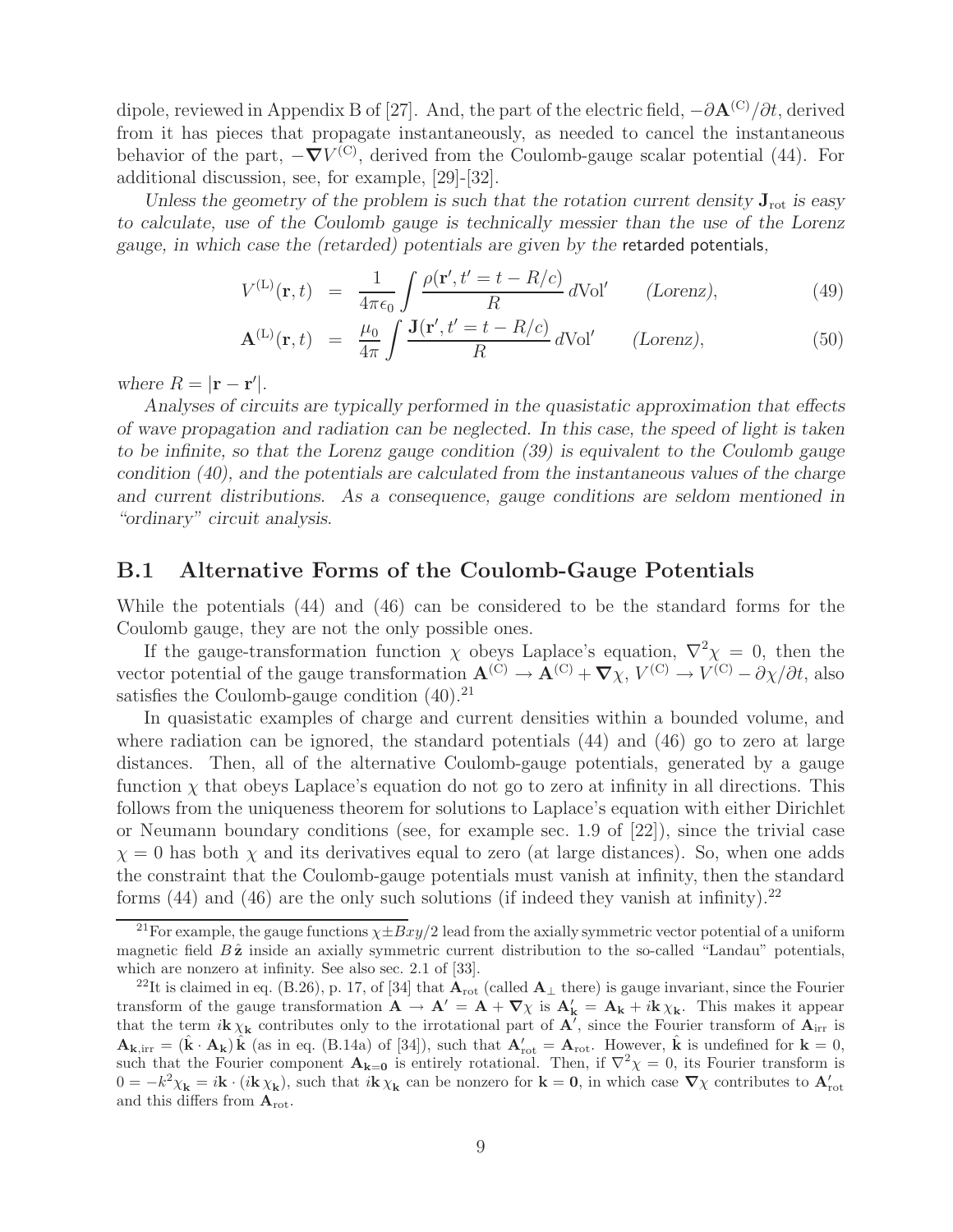#### **B.2 Coulomb-Gauge Potentials for Hertzian Dipole Radiation**

The fields (27)-(28) for a Hertzian electric dipole are typically deduced from the Lorenz-gauge potentials<sup>23</sup> (here given in Gaussian units),

$$
\mathbf{A}^{(\text{L})} = \text{Re}\left(-ikp\,\hat{\mathbf{p}}\,\frac{e^{i(kr-\omega t)}}{r}\right) = kp\,\hat{\mathbf{p}}\,\frac{\sin(kr-\omega t)}{r},\tag{51}
$$

$$
V^{(\text{L})} = \text{Re}\left(-\frac{i}{k}\nabla \cdot \mathbf{A}^{(\text{L})}\right) = p(\hat{\mathbf{p}} \cdot \hat{\mathbf{r}}) \left(\frac{\cos(kr - \omega t)}{r^2} + k\frac{\sin(kr - \omega t)}{r}\right),\tag{52}
$$

recalling the Lorenz-gauge condition,  $\nabla \cdot \mathbf{A}^{(L)} = -\partial V^{(L)}/\partial ct = \text{Re}(ikV^{(L)})$ .

In the Coulomb gauge the scalar potential is the instantaneous Coulomb potential,

$$
V^{(C)} = \text{Re}\left(p(\hat{\mathbf{p}} \cdot \hat{\mathbf{r}}^2) \frac{e^{-i\omega t}}{r}\right) = p(\hat{\mathbf{p}} \cdot \hat{\mathbf{r}}) \frac{\cos \omega t}{r^2}.
$$
 (53)

The Coulomb-gauge vector potential is most readily obtained from the relation,

$$
\mathbf{E} = \text{Re}\left(-\nabla V^{(C)} - \frac{\partial \mathbf{A}^{(C)}}{\partial ct}\right) = \text{Re}(-\nabla V^{(C)} + ik\mathbf{A}^{(C)}),\tag{54}
$$

$$
\mathbf{A}^{(C)} = \text{Re}\left(-\frac{i}{k}\mathbf{E} - \frac{i}{k}\nabla V^{(C)}\right)
$$
\n
$$
= \text{Re}\left(-ikp\frac{e^{i(kr-\omega t)}}{r}\hat{\mathbf{r}} \times (\hat{\mathbf{p}} \times \hat{\mathbf{r}}) + p\left[\frac{e^{i(kr-\omega t)}}{r^2} + \frac{i(e^{i(kr-\omega t)} - e^{-i\omega t})}{kr^3}\right] [\hat{\mathbf{p}} - 3(\hat{\mathbf{p}} \cdot \hat{\mathbf{r}})\hat{\mathbf{r}}] \right)
$$
\n
$$
= kp\frac{\sin(kr - \omega t)}{r} [\hat{\mathbf{p}} - (\hat{\mathbf{p}} \cdot \hat{\mathbf{r}})\hat{\mathbf{r}}] + p\left[\frac{\cos(kr - \omega t)}{r^2} - \frac{(\sin(kr - \omega t) + \sin \omega t)}{kr^3}\right] [\hat{\mathbf{p}} - 3(\hat{\mathbf{p}} \cdot \hat{\mathbf{r}})\hat{\mathbf{r}}].
$$
\n(55)

Note that the very first term in the last line of eq. (55) is the same as the Lorenz-gauge vector potential (51). This illustrates the transformation of Lorenz-gauge potentials to those in other gauges, as discussed in [26, 36]. Note also that the last term in the last line of eq. (55) is instantaneous, whose contribution to the electric field in eq. (54) cancels that of the instantaneous scalar potential.

The rotational part of the electric field is now given by,

$$
\mathbf{E}_{\rm rot} = -\frac{1}{c} \frac{\partial \mathbf{A}^{(\rm C)}}{\partial t} \n= k^2 p \frac{\cos(kr - \omega t)}{r} [\hat{\mathbf{p}} - (\hat{\mathbf{p}} \cdot \hat{\mathbf{r}}) \hat{\mathbf{r}}] - p \left[ \frac{k \sin(kr - \omega t)}{r^2} + \frac{(\cos(kr - \omega t) - \cos \omega t)}{r^3} \right] [\hat{\mathbf{p}} - 3(\hat{\mathbf{p}} \cdot \hat{\mathbf{r}}) \hat{\mathbf{r}}],
$$
\n(56)

in agreement with eq. (30).

<sup>23</sup>See, for example, sec. 9.3 of  $[22]$  or prob. 8.2 of  $[35]$ .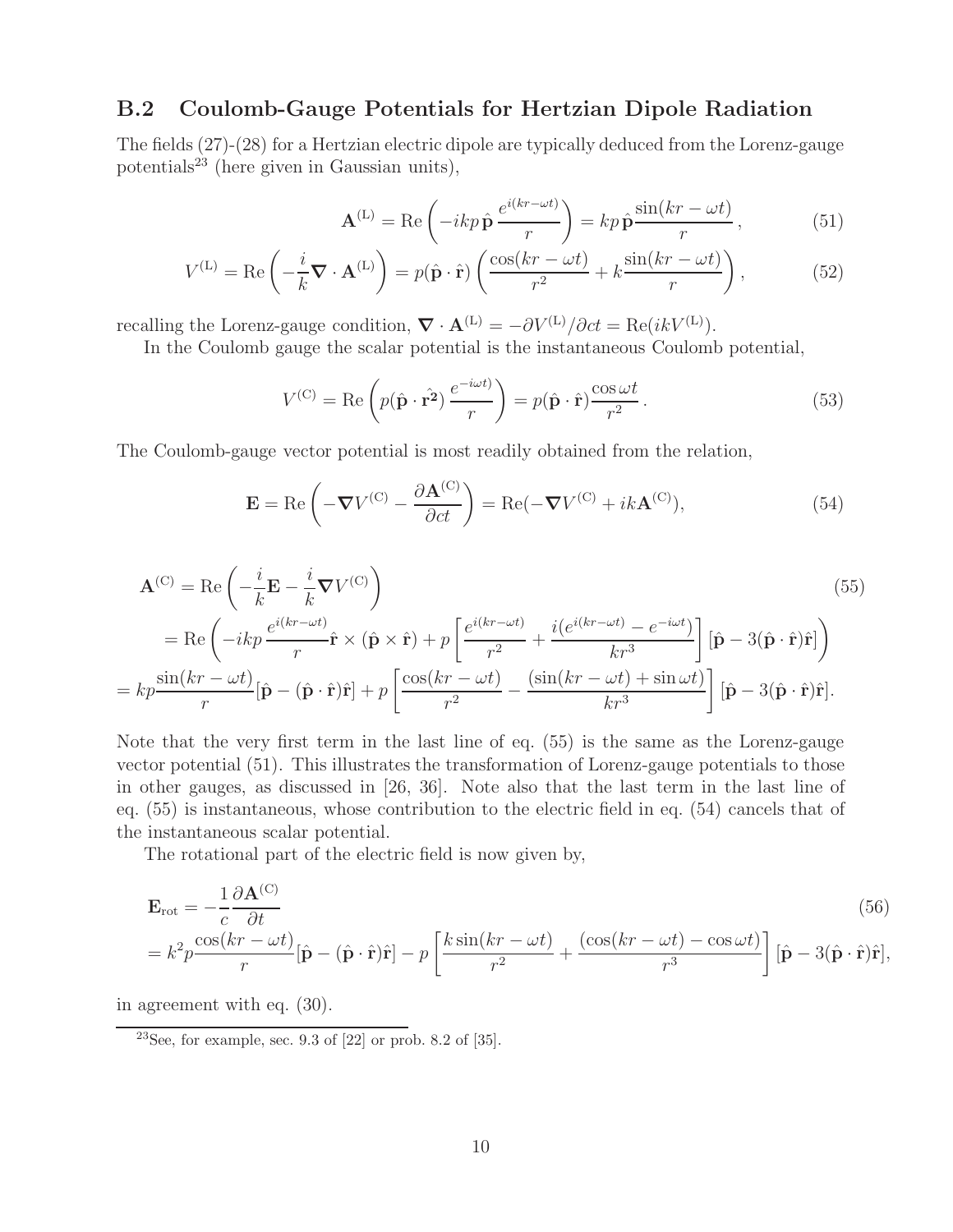## **References**

- [1] H. Helmholtz, *Uber Integrale der hydrodynamischen Gleichungen, welche den Wirbel- ¨ bewegungen entsprechen*, Crelles J. **55**, 25 (1858), http://kirkmcd.princeton.edu/examples/fluids/helmholtz\_jram\_55\_25\_58.pdf http://kirkmcd.princeton.edu/examples/fluids/helmholtz\_jram\_55\_25\_58\_english.pdf *On Integrals of the Hydrodynamical Equations, which express Vortex-motion*, Phil. Mag. **33**, 485 (1867), http://kirkmcd.princeton.edu/examples/fluids/helmholtz\_pm\_33\_485\_67.pdf
- [2] G.G. Stokes, *On the Dynamical Theory of Diffraction*, Trans. Camb. Phil. Soc. **9**, 1 (1849), http://kirkmcd.princeton.edu/examples/optics/stokes\_cpst\_9\_1\_49.pdf
- [3] H. Bhatia *et al.*, *The Helmholtz-Hodge Decomposition–A Survey*, IEEE Trans. Vis. Comp. Graph. **19**, 1386 (2013), http://kirkmcd.princeton.edu/examples/EM/bhatia\_ieeetvcg\_19\_1386\_13.pdf
- [4] A.M. Stewart, *Does the Helmholtz theorem of vector decomposition apply to the wave fields of electromagnetic radiation?*, Phys. Scripta **89**, 065502 (2014), http://kirkmcd. princeton.edu/examples/EM/stewart\_ps\_89\_065502\_14.pdf
- [5] J.A. Heras, *Comment on Causality, the Coulomb field, and Newton's law of gravitation,* Am. J. Phys. **71**, 729 (2003), http://kirkmcd.princeton.edu/examples/EM/heras\_ajp\_71\_729\_03.pdf
- [6] F. Rohrlich, *The validity of the Helmholtz theorem*, Am. J. Phys. **72**, 412 (2004), http://kirkmcd.princeton.edu/examples/EM/rohrlich\_ajp\_72\_412\_04.pdf
- [7] K.T. McDonald, *Orbital and Spin Angular Momentum of Electromagnetic Fields* (March 12, 2009), http://kirkmcd.princeton.edu/examples/spin.pdf
- [8] J.A. Heras and R. Heras, *Helmholtz's theorem for two retarded fields and its application to Maxwells equations*, Eur. J. Phys. **41**, 035201 (2020), http://kirkmcd.princeton.edu/examples/EM/heras\_ejp\_41\_035201\_20.pdf
- [9] T. Teichmann and E.P. Wigner, *Electromagnetic Field Expansions in Loss-Free Cavities Excited through Holes*, J. Appl. Phys. **24**, 262 (1953), http://kirkmcd.princeton.edu/examples/EM/teichmann\_jap\_24\_262\_53.pdf
- [10] A.F. Stevenson, *Note on the Existence and Determination of a Vector Potential*, Quart. Appl. Math. **12**, 194 (1954), http://kirkmcd.princeton.edu/examples/EM/stevenson\_qam\_12\_194\_54.pdf
- [11] K. Kurokawa, *The Expansions of Electromagnetic Fields in Cavities*, IRE Trans. Micro. Meth. Tech. **6**, 178 (1958), http://kirkmcd.princeton.edu/examples/EM/kurokawa\_iretmtt\_6\_178\_58.pdf
- [12] J. van Bladel, *On Helmholtz's Theorem in Multiply-Bounded and Multiply-Connected Regions*, J. Franklin Inst. **269**, 445 (1960), http://kirkmcd.princeton.edu/examples/EM/vanbladel\_jfi\_269\_445\_60.pdf
- [13] A.M. Stewart, *Vector potential of the Coulomb gauge*, Eur. J. Phys. **24**, 519 (2003), http://kirkmcd.princeton.edu/examples/EM/stewart\_ejp\_24\_519\_03.pdf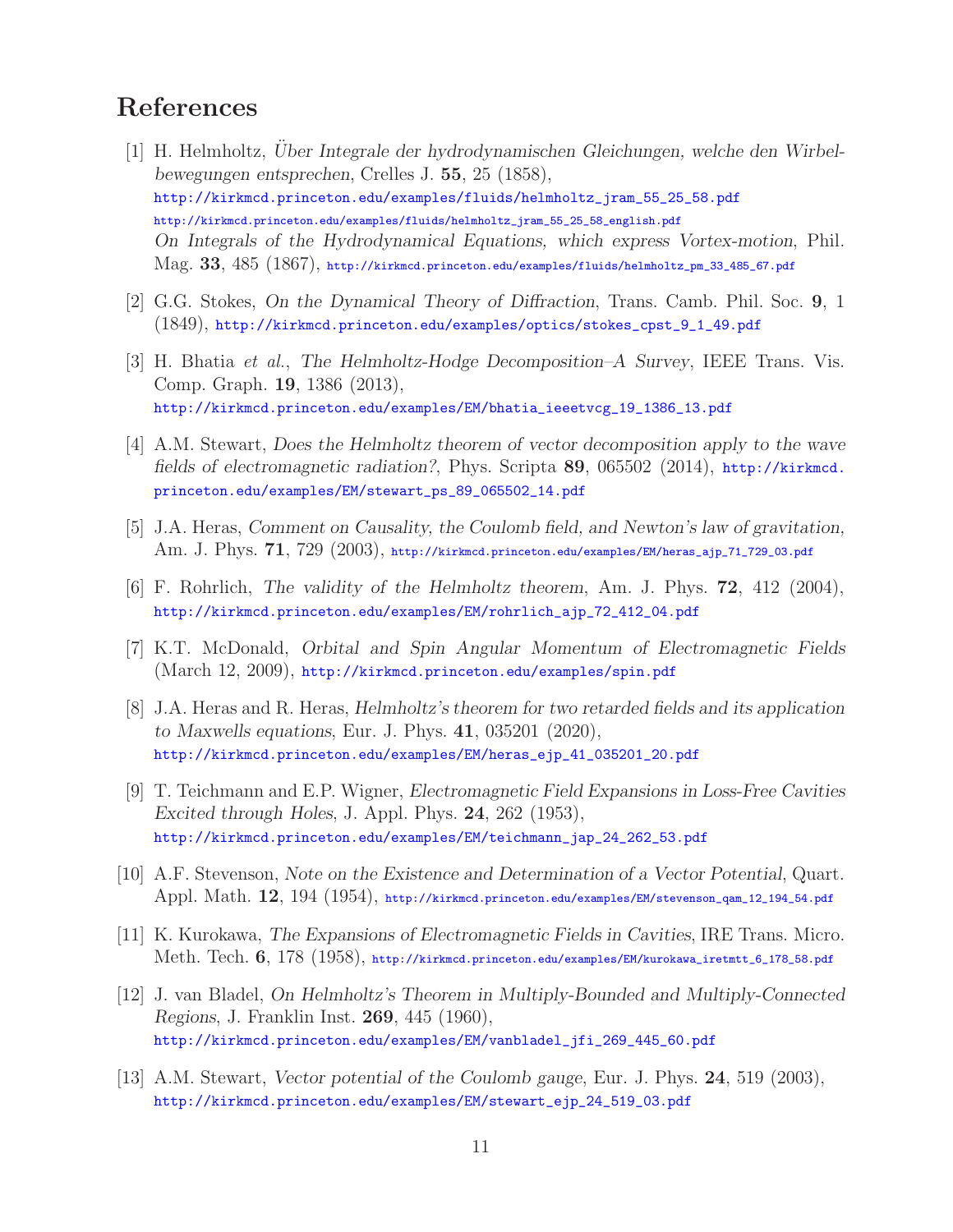- [14] V. Hnizdo, *Comment on 'Vector potential of the Coulomb gauge'*, Eur. J. Phys. **25**, L21 (2004), http://kirkmcd.princeton.edu/examples/EM/hnizdo\_ejp\_25\_L21\_04.pdf
- [15] A. Shadowitz, *The Electromagnetic Field* (McGraw-Hill, 1977; Dover reprint, 1978), sec. 11-2, http://www.kirkmcd.princeton.edu/examples/EM/shadowitz\_75\_chap11.pdf
- [16] R. Heras, *The Helmholtz theorem and retarded fields*, Eur. J. Phys. **37**, 065204 (2016), http://kirkmcd.princeton.edu/examples/EM/heras\_ejp\_37\_065204\_16.pdf
- [17] The gauge condition (39) was first stated by L. Lorenz, *Ueber die Identität der Schwingungen des Lichts mit den elektrischen Strömen, Ann. d. Phys. 207, 243 (1867),* http://kirkmcd.princeton.edu/examples/EM/lorenz\_ap\_207\_243\_67.pdf *On the Identity of the Vibrations of Light with Electrical Currents*, Phil. Mag. **34**, 287 (1867), http://kirkmcd.princeton.edu/examples/EM/lorenz\_pm\_34\_287\_67.pdf Lorenz had already used retarded potentials of the form (49) in discussions of elastic waves in 1861 [18], and Riemann had discussed them as early as 1858 [19].
- [18] L. Lorenz, *Mémoire sur la théorie de l'élasticité des corps homogènes à élasticité constante*, J. reine angew. Math. **58**, 329 (1861), http://kirkmcd.princeton.edu/examples/mechanics/lorenz\_jram\_58\_329\_61.pdf
- [19] B. Riemann, *Ein Beitrag zur Elektrodynamik*, Ann. d. Phys. **207**, 237 (1867), http://kirkmcd.princeton.edu/examples/EM/riemann\_ap\_207\_237\_67.pdf *A Contribution to Electrodynamics*, Phil. Mag. **34**, 368 (1867), http://kirkmcd.princeton.edu/examples/EM/riemann\_pm\_34\_368\_67.pdf
- [20] K.T. McDonald, *Electrodynamics in 1 and 2 Spatial Dimensions* (Sept. 23, 2014), http://kirkmcd.princeton.edu/examples/2dem.pdf
- [21] H. Hertz, *Die Kräfte electrischer Schwingungen, behandelt nach der Maxwell'schen Theorie*, Ann. d. Phys. **36**, 1 (1889), http://kirkmcd.princeton.edu/examples/EM/hertz\_ap\_36\_1\_89.pdf *The Forces of Electrical Oscillations Treated According to Maxwell's Theory*, Nature **39**, 402 (1889), http://kirkmcd.princeton.edu/examples/EM/hertz\_nature\_39\_402\_89.pdf Reprinted in chap. 9 of H. Hertz, *Electric Waves* (Macmillan, 1900), http://kirkmcd.princeton.edu/examples/EM/hertz\_electric\_oscillations.pdf
- [22] Sec. 9.2 of J.D. Jackson, *Classical Electrodynamics*, 3rd ed. (Wiley, 1999), http://kirkmcd.princeton.edu/examples/EM/jackson\_ce3\_99.pdf
- [23] J.D. Jackson and L.B. Okun, *Historical roots of gauge invariance*, Rev. Mod. Phys. **73**,  $663$   $(2001)$ , http://kirkmcd.princeton.edu/examples/EM/jackson\_rmp\_73\_663\_01.pdf
- [24] J.D. Jackson, *From Lorenz to Coulomb and other explicit gauge transformations*, Am. J. Phys. **70**, 917 (2002), http://kirkmcd.princeton.edu/examples/EM/jackson\_ajp\_70\_917\_02.pdf
- [25] K.-H. Yang, *The physics of gauge transformations*, Am. J. Phys. **73**, 742 (2005), http://kirkmcd.princeton.edu/examples/EM/yang\_ajp\_73\_742\_05.pdf